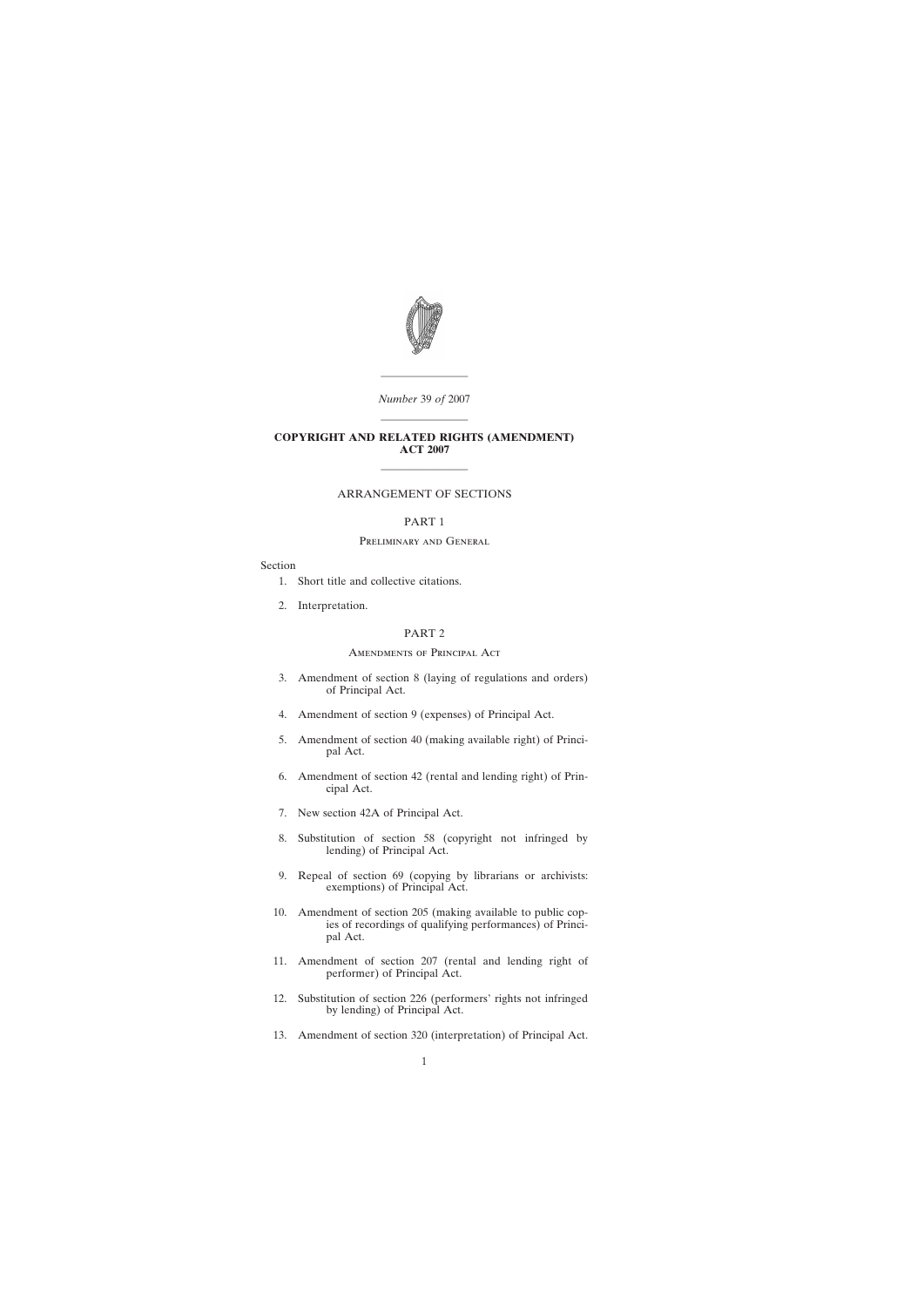# PART 3

Consequential Amendment of the Local Government Act 2001

[14. Amendment of section 79 \(An Chomhairle Leabharlanna\) of](#page-6-0) Local Government Act 2001.

————————

| ACTS REFERRED TO                                |              |
|-------------------------------------------------|--------------|
| Copyright and Related Rights Act 2000           | 2000, No. 28 |
| Copyright and Related Rights Acts 2000 and 2004 |              |
| Local Government Act 2001                       | 2001, No. 37 |
| Local Government Acts 1925 to 2007              |              |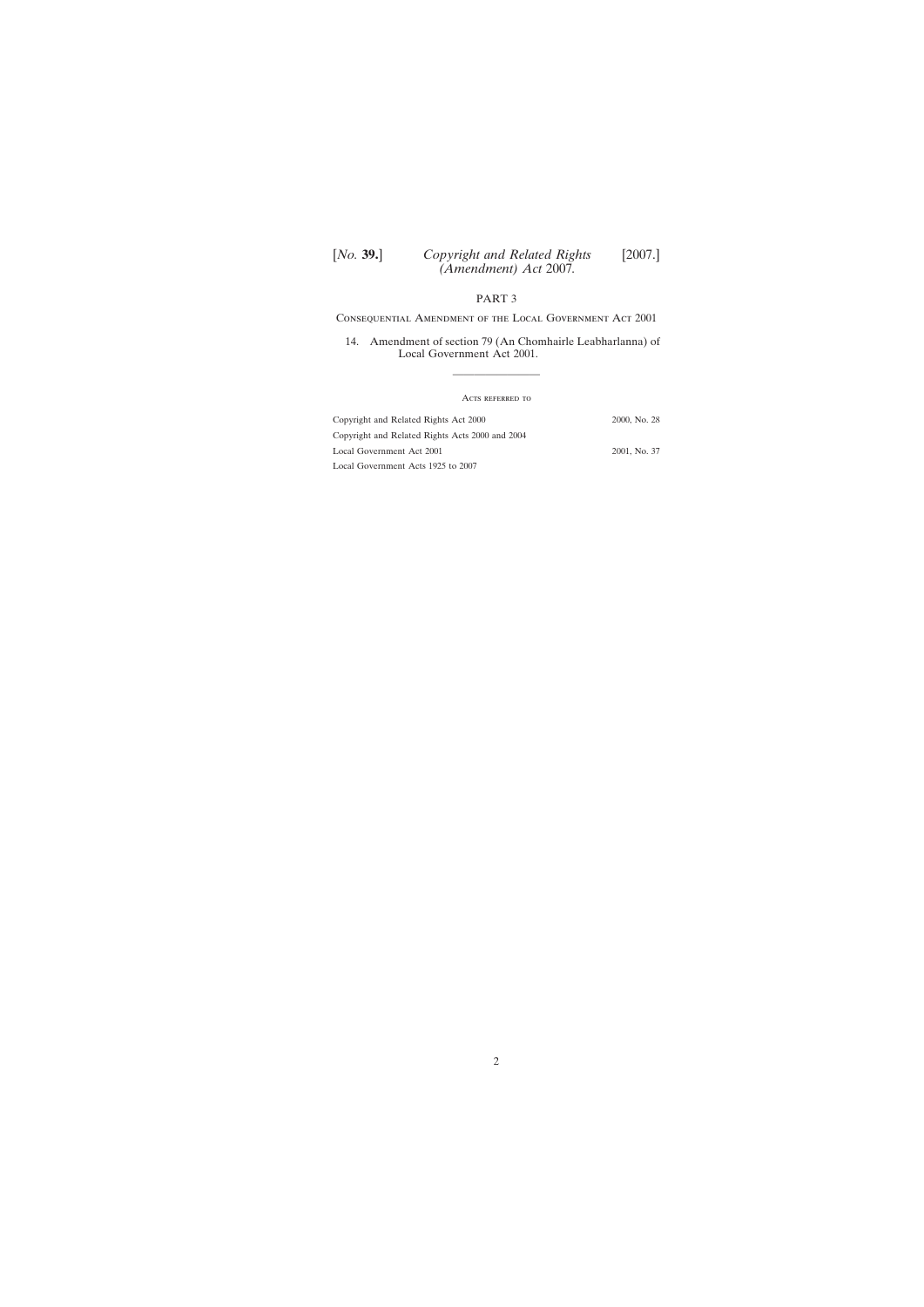<span id="page-2-0"></span>

*Number* 39 *of* 2007

————————

————————

#### **COPYRIGHT AND RELATED RIGHTS (AMENDMENT) ACT 2007**

————————

AN ACT TO AMEND THE COPYRIGHT AND RELATED RIGHTS ACT 2000 TO MAKE PROVISION IN RELATION TO THE ESTABLISHMENT OF A PUBLIC LENDING REMUNERATION SCHEME IN CONFORMITY WITH COUNCIL DIRECTIVE NO. 92/100/EC OF 19 NOVEMBER 1992 AND FOR RELATED PURPOSES, AND CONSE-QUENTIALLY TO AMEND SECTION 79 OF THE LOCAL GOVERNMENT ACT 2001.

[4*th December*, 2007]

BE IT ENACTED BY THE OIREACHTAS AS FOLLOWS:

### PART 1

#### Preliminary and General

**1**.—(1) This Act may be cited as the Copyright and Related Short title and Rights (Amendment) Act 2007. collective citations.

(2) The Copyright and Related Rights Acts 2000 and 2004 and this Act (other than *Part 3*) may be cited together as the Copyright and Related Rights Acts 2000 to 2007.

(3) The collective citation "the Local Government Acts 1925 to 2007" includes *Part 3*.

**2**.—In this Act, "Principal Act" means the Copyright and Related Interpretation.Rights Act 2000.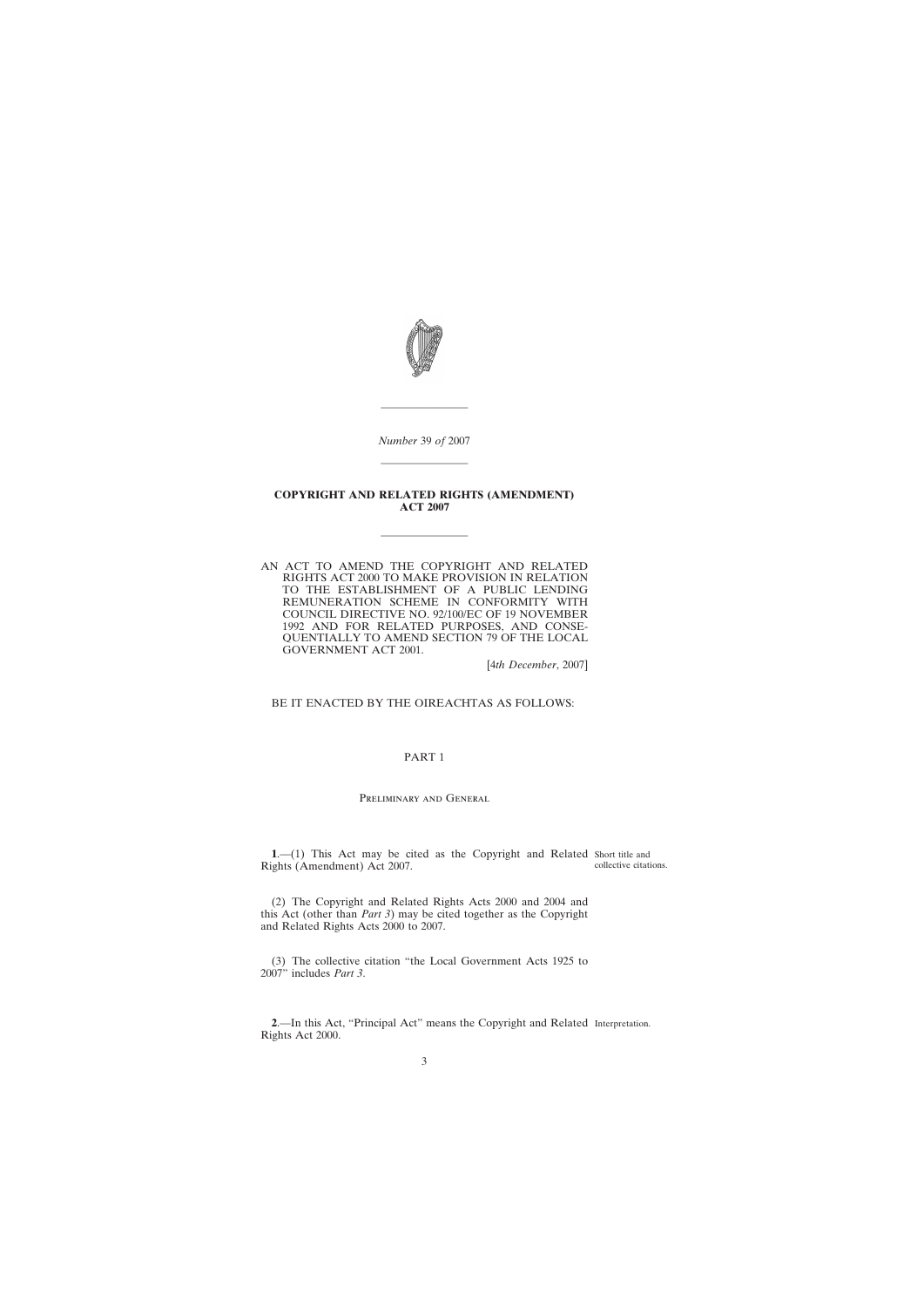### PART 2

#### Amendments of Principal Act

**3**.—Section 8 of the Principal Act is amended by inserting ", the Minister for the Environment, Heritage and Local Government" after "by the Minister".

**4**.—Section 9 of the Principal Act is amended by inserting "and the Minister for the Environment, Heritage and Local Government" after "by the Minister".

**5**.—Section 40 of the Principal Act is amended in subsection (1)(*g*) by deleting the words "without the payment of remuneration to the owner of the copyright in the work".

**6**.—Section 42 of the Principal Act is amended—

- (*a*) in subsection  $(6)(b)$  by substituting "Subject to subsection (7), there" for "There", and
- (*b*) by inserting the following subsection after subsection (6):

"(7) The lending right in relation to a work does not apply at any time in a period during which a scheme for the remuneration of authors is in effect, pursuant to section 42A, in relation to works of a class in which that work is included, whether the author, or (in the case of a work of joint authorship) any of the authors, is a participant in that scheme or not.".

New section 42A of Principal Act. **7**.—The following section is inserted in the Principal Act after section 42:

> "Public Lending Remuneration Scheme. 42A.—(1) The Minister for the Environment, Heritage and Local Government may by regulation establish a scheme, to be known as the Public Lending Remuneration Scheme, to remunerate authors, out of moneys voted by the Oireachtas for the purpose, for the lending by public libraries of qualifying works.

> > (2) For the purposes of subsection (1), a work is a qualifying work in relation to a particular period if—

- (*a*) in relation to that period, it is a work included in a class of works declared by regulations made for the purposes of that subsection to be a class of works to which the scheme applies, and
- (*b*) the author of the work (or, in the case of a work of joint authorship, any one or more of the joint authors) is a citizen or subject of, or is an individual domiciled or ordinarily resident in, a Member State of the EEA.

<span id="page-3-0"></span>Amendment of section 8 (laying of regulations and orders) of Principal Act.

Amendment of section 9 (expenses) of Principal Act.

Amendment of section 40 (making available right) of Principal Act.

Amendment of section 42 (rental and lending right) of Principal Act.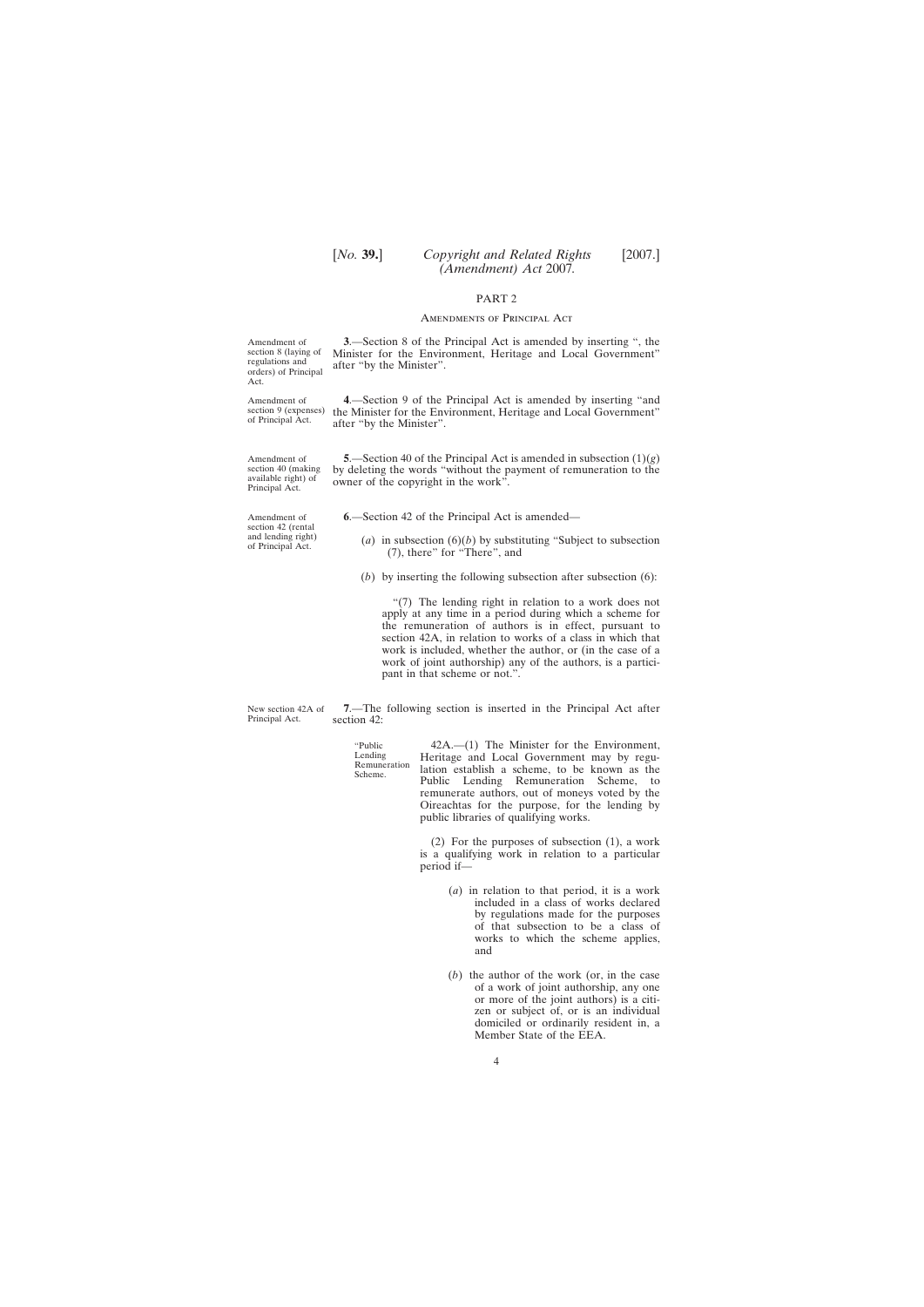(3) Regulations made for the purposes of subsection (1) shall make comprehensive provision for the operation of the Public Lending Remuneration Scheme, and may include, in particular, provisions relating to—

- (*a*) the manner of participation in the scheme by individual authors, including, but not limited to—
	- (i) a requirement for the registration of authors and their works as a condition of participation in the scheme, and
	- (ii) in the case of works of joint authorship, provision for distinguishing, between those of the joint authors who are citizens or subjects of, or are individuals domiciled or ordinarily resident in, Member States of the EEA and those who are not,
- (*b*) in relation to any requirement for the registration of authors—
	- (i) the manner of maintaining the register, and
	- (ii) the form and particulars of entries in it,
- (*c*) the manner of calculating the entitlements of participating authors, including, but not limited to—
	- (i) the manner of calculating, or estimating, the number of instances of lending of the works of individual authors or of individual works of individual authors,
	- (ii) the rate of remuneration, including—
		- (I) differential rates of remuneration for particular classes of work, and
		- (II) in the case of works of joint authorship, differential rates of remuneration for the individual joint authors,
	- (iii) the periods in respect of which payments may be made under the scheme, and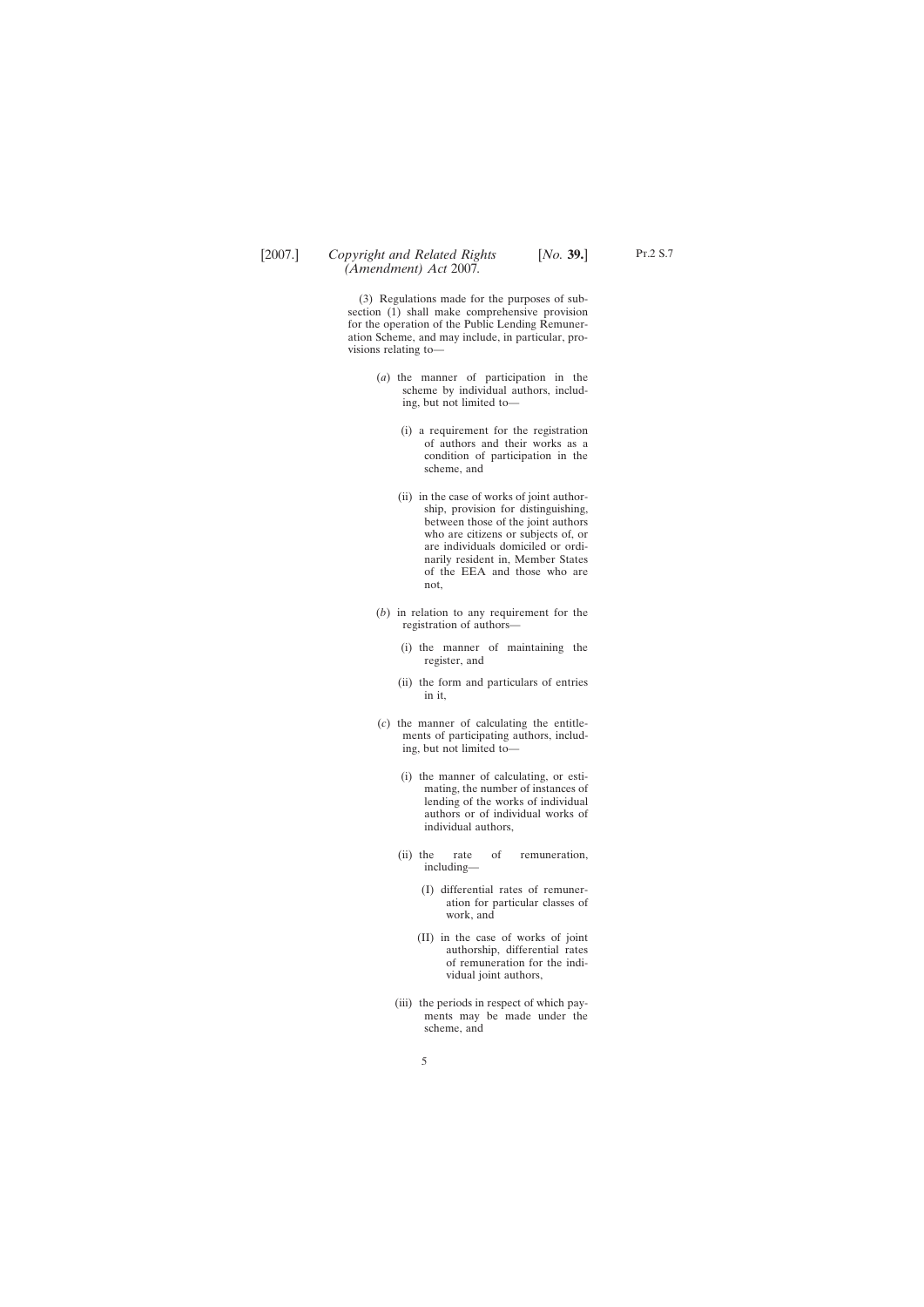- <span id="page-5-0"></span>(iv) minimum and maximum amounts payable, in respect of a specified period, to individual participating authors,
- (*d*) the manner in which payments under the scheme are to be made,
- (*e*) the establishment or designation of one or more persons or bodies to exercise powers and perform duties in respect of the administration of the scheme or any part of it (including the making of payments under the scheme), and
- (*f*) the making of arrangements with authorities in other countries for—
	- (i) reciprocal registration of authors and works, and
	- (ii) the sharing and exchange of data relating to the operation of the scheme and similar schemes in those countries.

(4) A person who contravenes a provision of regulations made for the purposes of subsection (1) that is expressed to be a provision contravention of which attracts the operation of this subsection is guilty of an offence punishable on summary conviction by a fine not exceeding  $\epsilon$ 5,000.

(5) In this section—

'author' includes, in relation to a recording of a performance, the performer;

'public library' means a library to which members of the public have access that is operated by or under the direction of a library authority within the meaning of section 77(1) of the Local Government Act 2001.".

**8**.—The Principal Act is amended by substituting the following section for section 58.

"Copyright not infringed by lending by educational establishments. 58.—The copyright in a work is not infringed by the lending by an educational establishment of a copy of the work.".

**9**.—Section 69 of the Principal Act is repealed.

(copyright not infringed by lending) of Principal Act.

Substitution of section 58

Repeal of section 69 (copying by librarians or archivists: exemptions) of Principal Act.